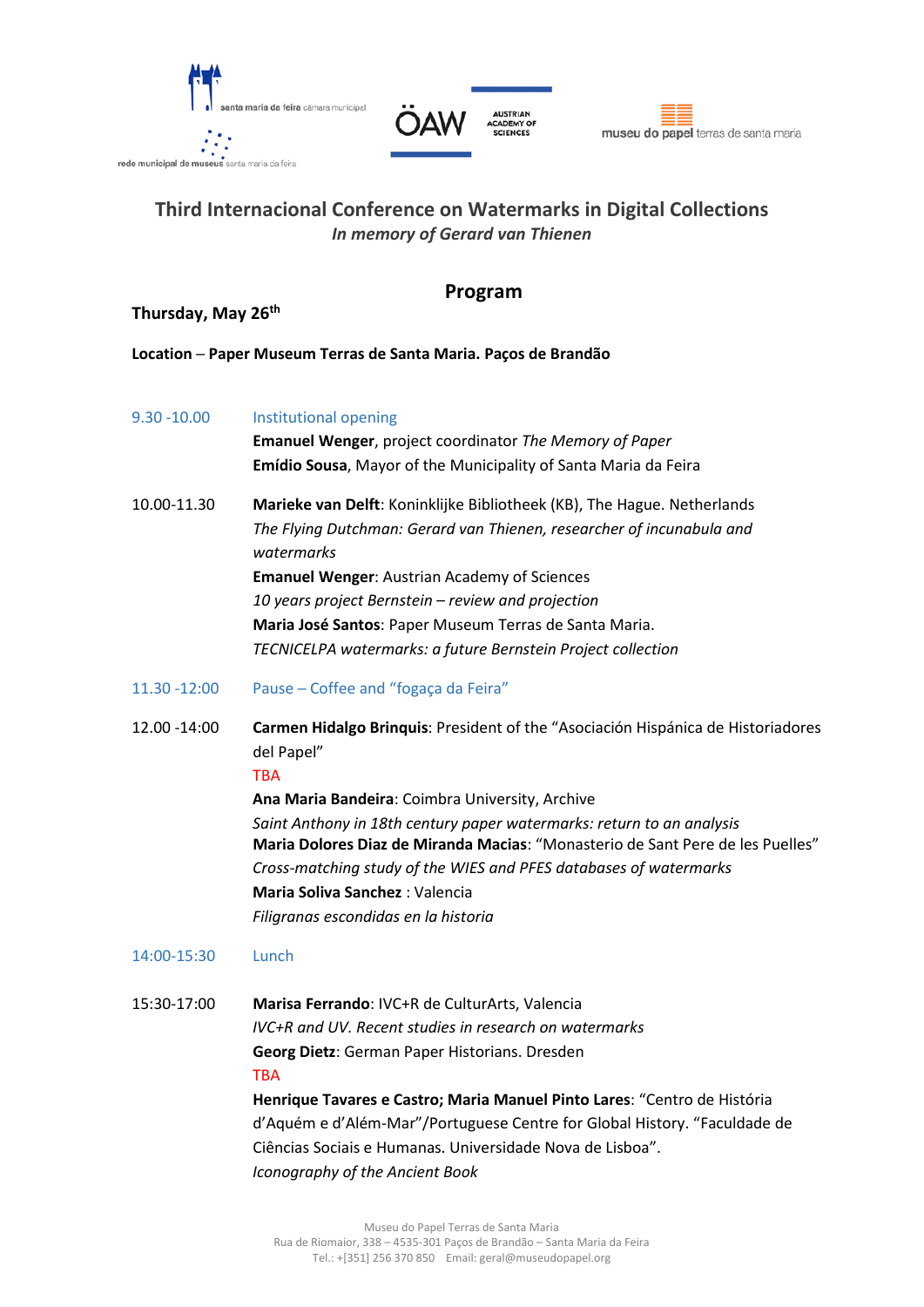





# **Third Internacional Conference on Watermarks in Digital Collections** *In memory of Gerard van Thienen*

- 17:00-17:30 Discussion 17:30-18:00 Pause ─ Coffee and "fogaça da Feira"
- 18:00-19:15 Paper Museum Visit
- 19:15-19:30 Departure to Santa Maria da Feira city centre
- 20:30 Dinner at Santa Maria da Feira

### **Friday, May 27th**

#### **Location ─ Santa Maria da Feira Municipal Library**

- 9.30-11:00 **Maria Stieglecker**: Austrian Academy of Sciences *News about WZMA* **Maria de São Luiz**: Watermarks researcher *Study of watermarks from paper factories in the Tomar area* **Victor Karnaukhov**: Russian Academy of Sciences, Moscow *Measurement toolkit for watermarks*
- 11.00-11:30 Pause ─ Coffee and "fogaça da Feira"
- 11.30-12:30 **Meelis Friedenthal**: University of Tartu Library, Estonia *Text and its materialities in early modern Estonia* **António Jorge Marques**: "Centro de Estudos de Sociologia e Estética Musical (CESEM), Universidade Nova de Lisboa", Musicologist. Watermarks researcher *Watermarks in musical manuscripts: Marcos Portugal (1762-1830) in the Bernstein Project (MARCOSMUS)*
- 12.30-13:00 Closing discussion, final words **Emanuel Wenger; Maria José Santos**
- 13:00-13:30 Closure **Dr. Gil Ferreira**, Deputy-mayor in charge of Culture, Tourism, Library and Museums

#### **Afternoon ─ Optional**

13:30-15:00 Lunch